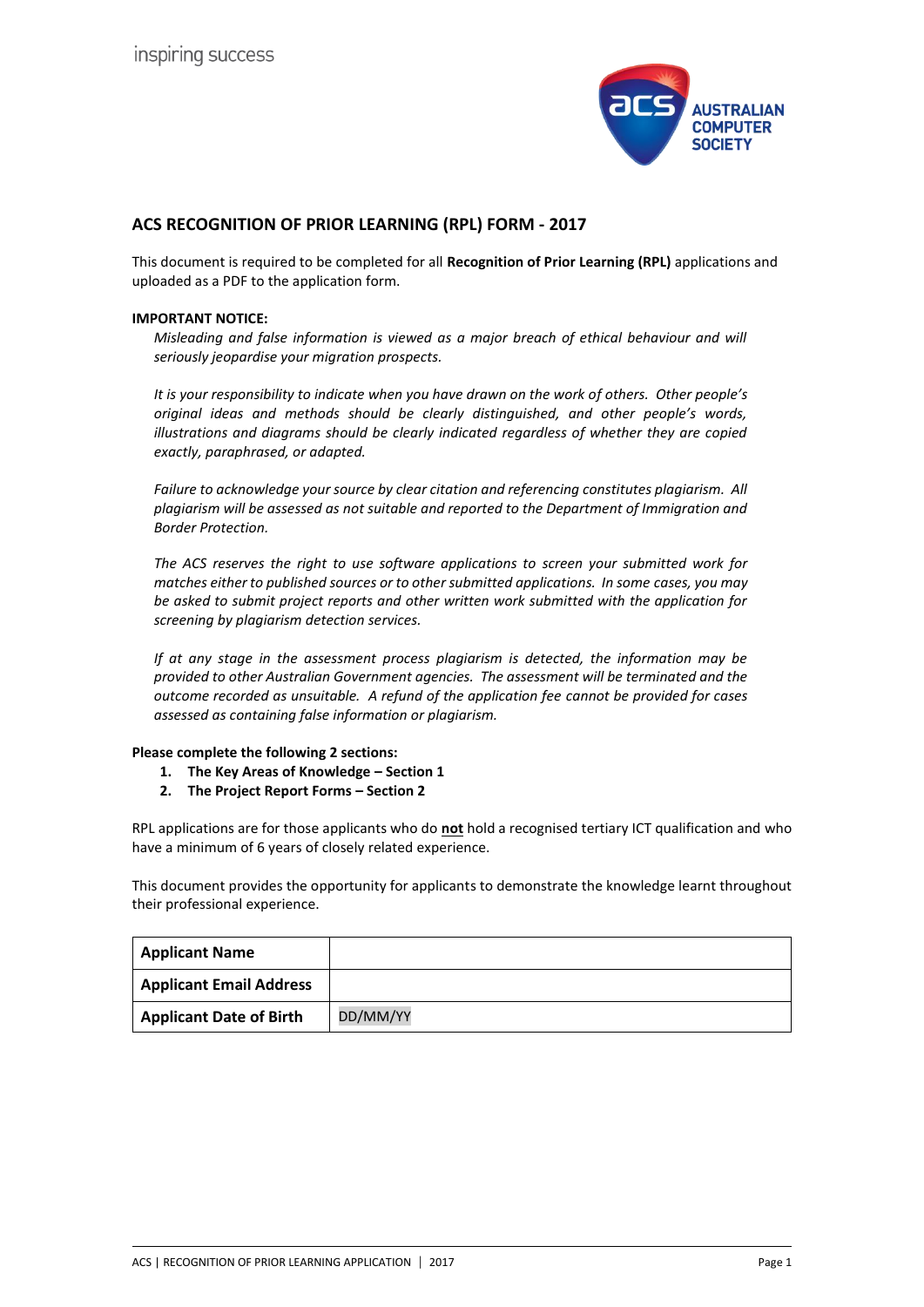

# **SECTION 1 – KEY AREAS OF KNOWLEDGE**

Section 1 is based and will be assessed on the following document. Please ensure you read and understand - [The ACS Core Body of Knowledge for ICT Professionals \(CBOK\).](http://www.acs.org.au/msa/acs-core-body-of-knowledge-for-ict-professionals-cbok.html)

You must clearly explain how your experience and qualifications meet the selected Areas of Knowledge and specifically how and where you acquired the knowledge.

You are required to select one topic from the Essential Core ICT Knowledge (Topic 1 or Topic 2) and one topic from the General ICT Knowledge (Topic 3, Topic 4 or Topic 5).

Please ensure you address at least 2 subtopics from each of the topics chosen.

#### **The ICT Key Areas of Knowledge:**

### **Essential Core ICT Knowledge**

- Topic 1. ICT Professional Knowledge
	- Sub Topics are
		- a. Ethics
		- b. Professional Expectations
		- c. Teamwork Concepts and Issues
		- d. Communication
		- e. Societal Issues
- Topic 2. ICT Problem Solving
	- Sub Topics are
		- a. Modelling Methods
		- b. Processes to understand problems
		- c. Methods and tools for handling abstraction

#### **General ICT Knowledge**

- Topic 3. Technology Resources
	- Sub Topics are
		- a. Hardware and Software Fundamentals
		- b. Data and Information Management
		- c. Data Communications and Networking
- Topic 4. Technology Building

Sub Topics are -

- a. Human Factors
- b. Programming
- c. Information Systems Development and Acquisition

### Topic 5. ICT Management

- Sub Topics are
	- a. IT Governance and Organisational Issues
	- b. IT Project Management
	- c. ICT Service Management
	- d. Security Management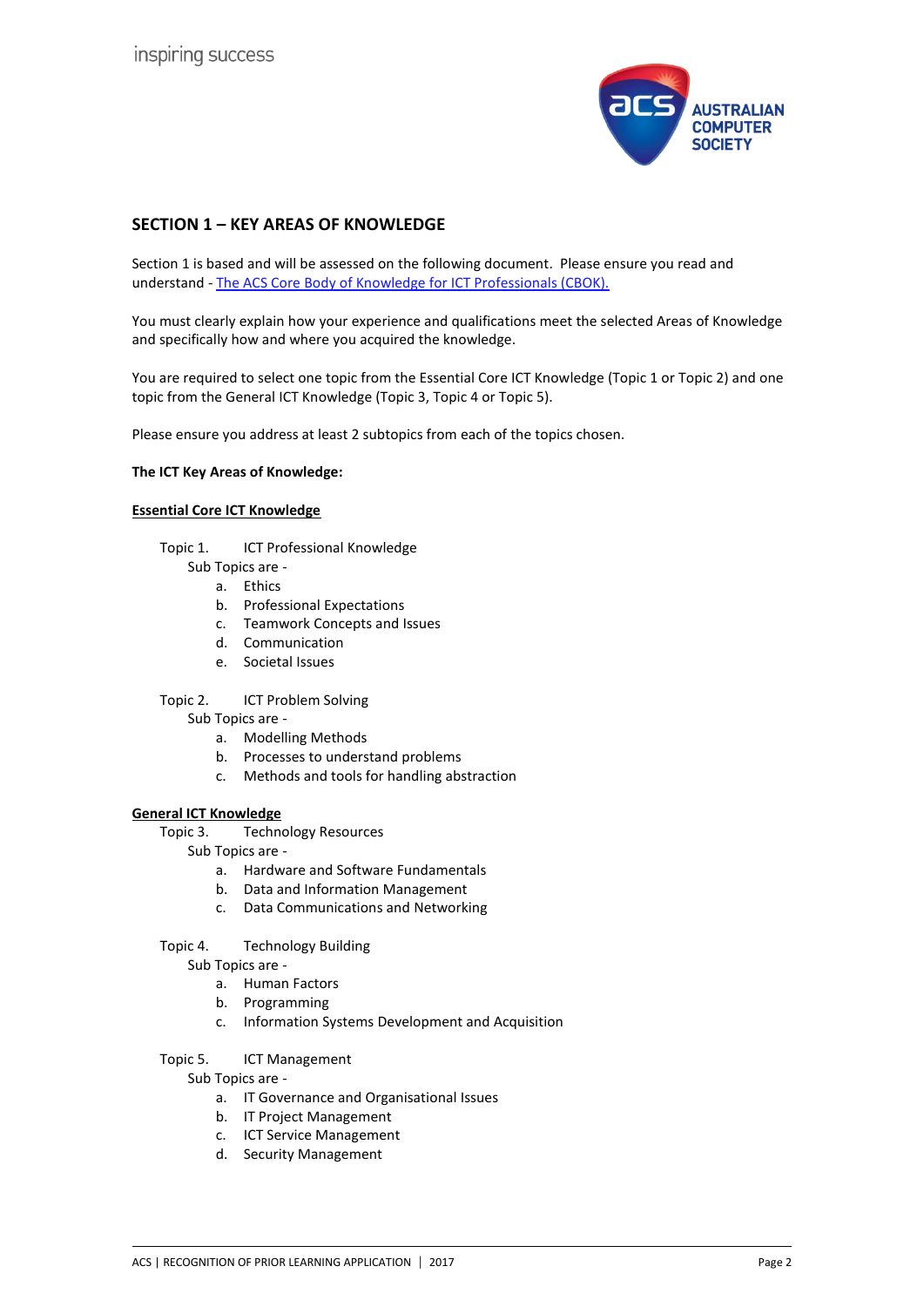

**Important:**

- **Identify the Area of Knowledge topic that you have chosen to explain by entering the name of the Area of Knowledge topic in the box.**
- **Explain, in the expandable typing area, how you have acquired the knowledge and illustrate the depth of that knowledge.**
- **You should NOT address all sub topics included in the Area of Knowledge in your explanation. Address at least TWO of the sub topics. Enter the sub topic name(s) in the box.**
- **Be clear and concise in your explanation.**
- **Limit each explanation to no more than one to one and a half pages.**

In the following expandable typing areas, explain **how you have acquired your in-depth knowledge** in these topic areas through your professional experience.

**Essential Core ICT Area of Knowledge:** [Enter topic and 2 subtopic names relating to the chosen area]

How have you acquired this knowledge in your working environment? Illustrate your depth of knowledge. [EXPANDABLE TYPING AREA]

**General ICT Area of Knowledge:** [Enter topic and 2 subtopic names relating to the chosen area] How have you acquired this knowledge in your working environment? Illustrate your depth of knowledge. [EXPANDABLE TYPING AREA]

## **SECTION 2 - RPL PROJECT REPORTS**

A project report is a clear written description of a project or engagement that provides you with the opportunity to show how you perform as an ICT Professional.

Each report is to relate to a significant project or work episode undertaken by you during your professional ICT career.

The purpose of these reports is to enable you to demonstrate your command and implementation of the Areas of Knowledge described in Section 1 of this application.

#### **Please Note: You are required to provide two project reports.**

Of the two reports, one must apply to a project undertaken within the last three years, and the other for a project within the last five years.

**Projects over two years long may be used for both reports under either of the following conditions:**

- **The project has clearly-defined work efforts which took place in parallel, each with their own solution development and design activities and their own deliverables.**
- **The project had clearly-defined phases that were executed in succession, each with its own solution development and design activities and deliverables. Note that a second project phase that constructs and implements the solution developed by the first phase does not meet this requirement.**

Depending on the nature of your role in each project, the Project Report should cover an appropriate selection of factors.

Appropriate factors will be determined based on the type of ICT project selected. Possible factors include: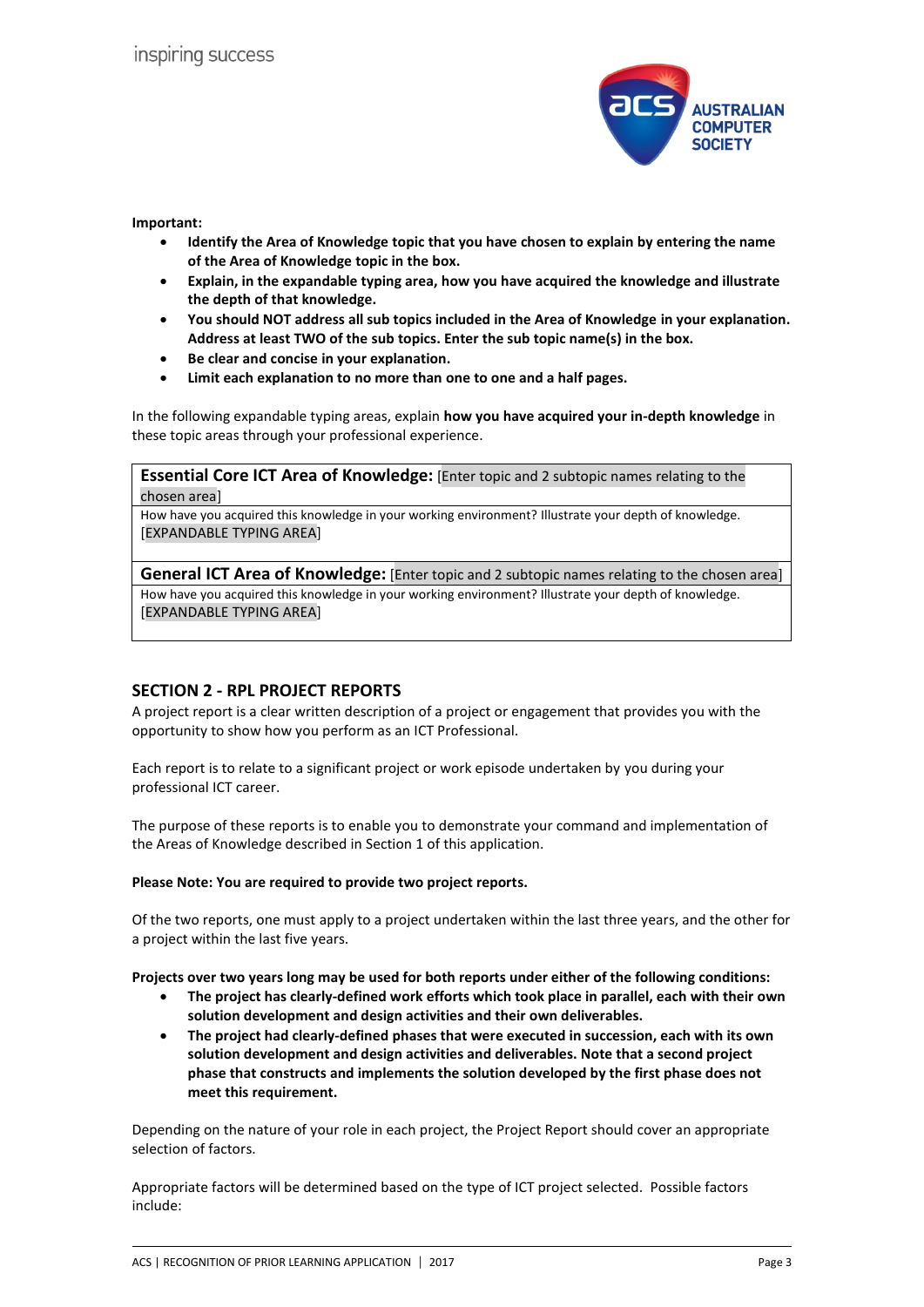

- System Analysis and Design and Software Engineering methodologies used;
- Contribution to the processes involved in the design and implementation of enterprise-wide computing systems;
- Programming languages, design paradigms and implementation procedures adopted;
- Database and/or file design and management techniques employed;
- Network topologies, including size, distribution and security facilities installed;
- Project Management and quality assurance techniques followed;
- Internet application design, including database interactivity and security measures implemented;
- ICT managerial activities, demonstrating the nature and extent of responsibilities

| <b>Project Summary:</b> |                     |                   |                 |
|-------------------------|---------------------|-------------------|-----------------|
|                         | <b>Project Name</b> | <b>Start Date</b> | <b>End Date</b> |
| Project 1               |                     | mm/yy             | Mm/yy           |
| Project 2               |                     | mm/yy             | Mm/yy           |

#### **Instructions**

#### **The following pages provide a template for your reports.**

When writing your reports please provide your own thoughts – do not just copy project documentation.

Please use the first person in your discussion, so it is clear to the assessor what you did versus what others did – say "I did X" rather than "X was done".

Diagrams from the project documentation may be helpful, but the text should be in your own words. Please ensure that diagrams are relevant, readable, and help the assessor to understand what you did as a member of the project team.

If sections of the Project Report template (see below) are not relevant to your participation in the project, then leave the section blank.

Focus on quality rather than quantity. **Each Project Report should be no more than four or five pages in length.**

#### **SPECIAL NOTE:**

By submitting this RPL Knowledge and Project Report form as a component of your ACS skills assessment application, you agree with the following statement:

*The applicant confirms that the explanation of their knowledge and project reports submitted in this application truthfully and accurately describe the applicant and the applicant's personal involvement in the projects. The applicant is aware that plagiarism by the applicant will automatically invalidate this application, will jeopardise any future applications from the applicant and will be reported by the Australian Computer Society to the Australian Department of Immigration and Border Protection.*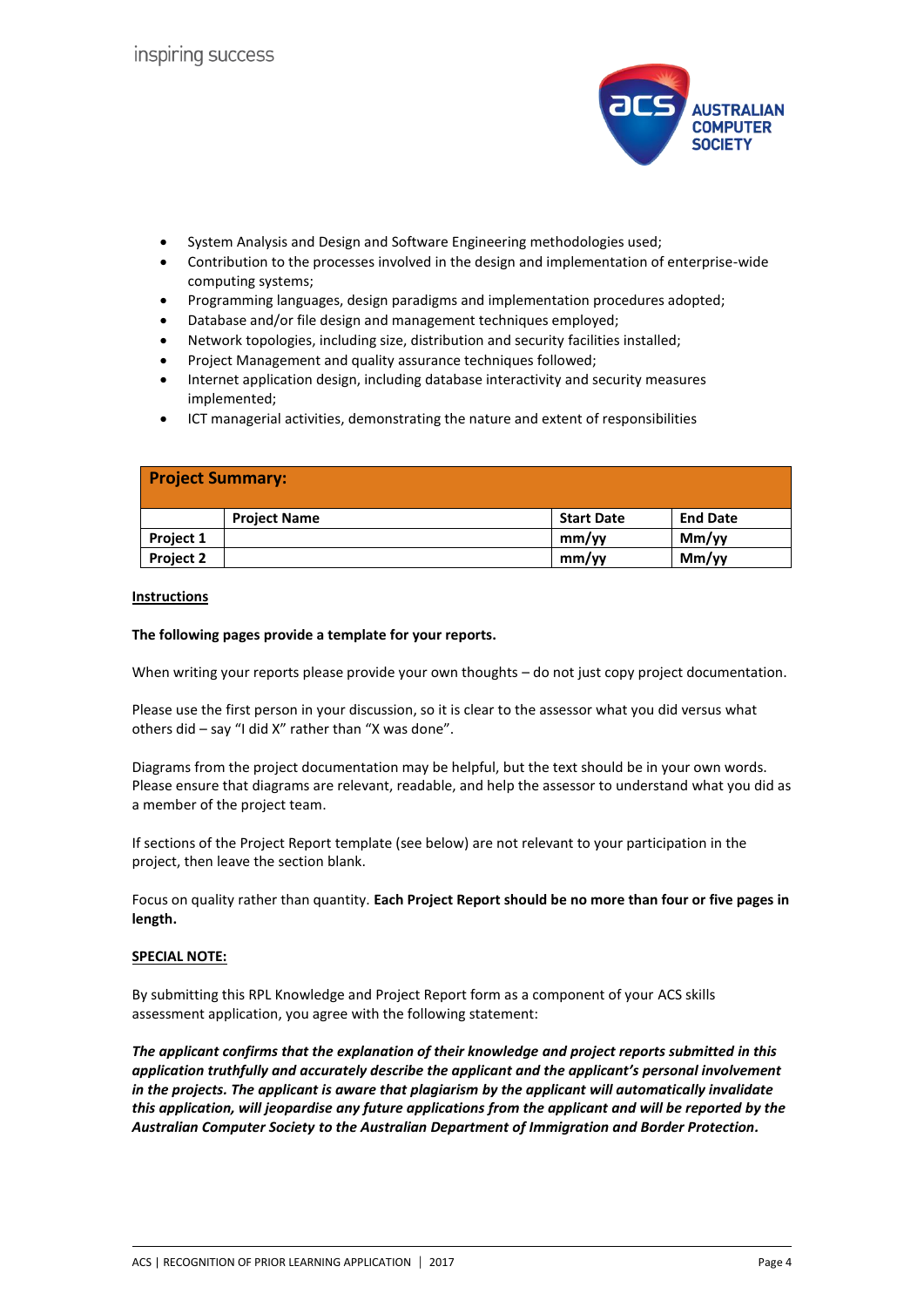

# **Project 1: < project name>**

# **1. Project Summary**

# **1.1. Identification**

| Client's Company        | Legal Name of Entity                           |
|-------------------------|------------------------------------------------|
| Name                    |                                                |
| <b>Business Address</b> | <b>Street Address</b>                          |
|                         | Suburb State Postcode Country                  |
| <b>Contact Numbers</b>  | Tel: Telephone (include country and area code) |
| Web Address             | Web address                                    |
| <b>Email Address</b>    | General email address                          |
| Nature of project       |                                                |
| Location of project     |                                                |
| Name of your            |                                                |
| employer                |                                                |

# **1.2. Duration**

|                        | From                      | То                                          |
|------------------------|---------------------------|---------------------------------------------|
| Total project duration | mm/yy                     | $\mathsf{m}\mathsf{m}/\mathsf{v}\mathsf{v}$ |
| Your involvement       | $\mathsf{mm}/\mathsf{vv}$ | $\mathsf{m}\mathsf{m}/\mathsf{v}\mathsf{v}$ |

#### **1.3. Resources**

|                         | Number |
|-------------------------|--------|
| <b>Pour team size</b>   |        |
| Total project team size |        |

#### **1.4. Personal Involvement**

#### *Please list the phases of the project in which you were personally involved*

| <b>Start</b> | Completion | <b>Phase Description</b> |
|--------------|------------|--------------------------|
| mm/yy        | mm/yy      |                          |
| mm/yy        | mm/yy      |                          |
| mm/yy        | mm/yy      |                          |
| mm/yy        | mm/yy      |                          |

# **1.5. Describe your role(s) and responsibilities in the project.**

[EXPANDABLE TYPING AREA]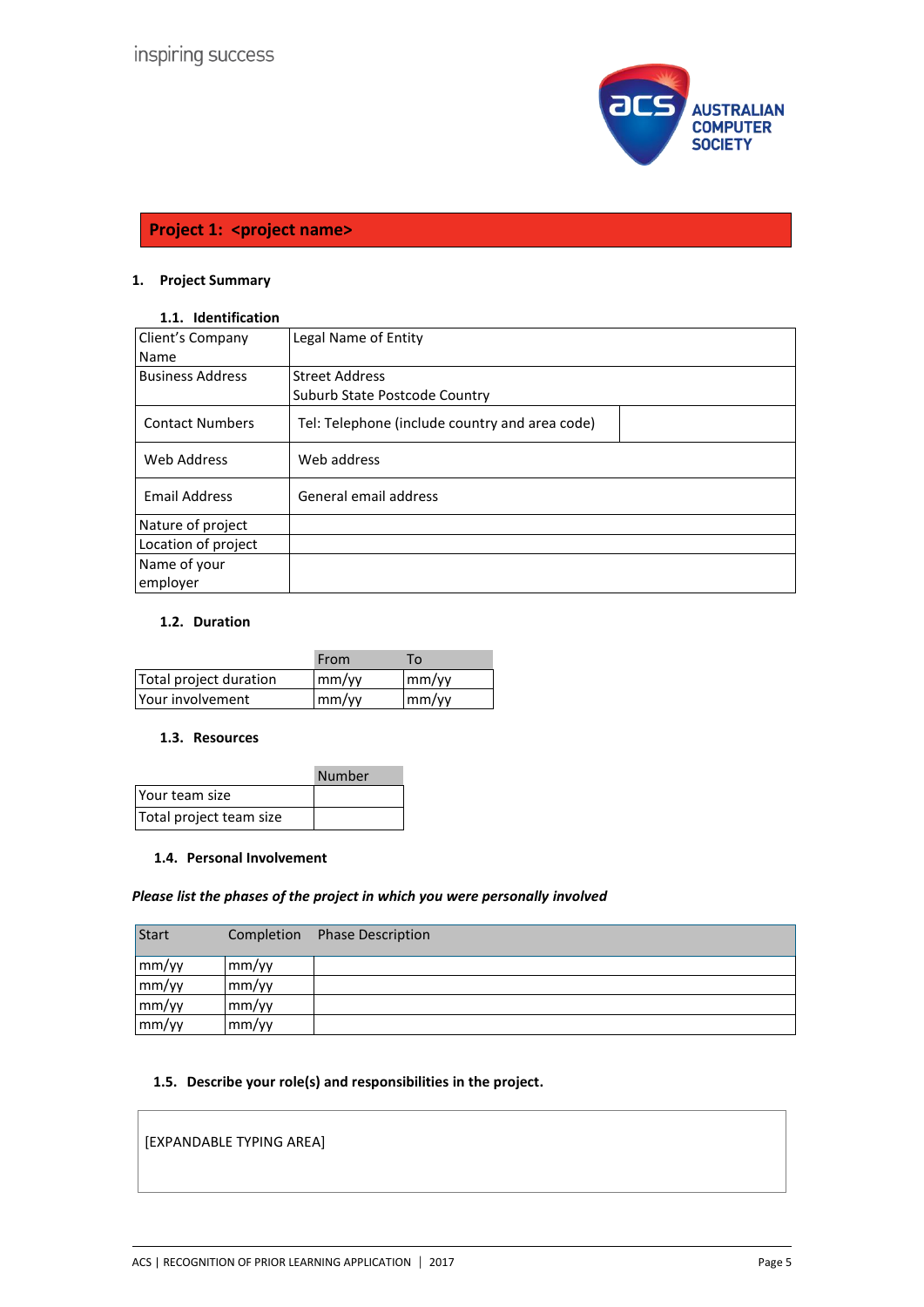

#### **2. Business Opportunity or Problem**

*2.1. Describe the business opportunity or problem(s) this project addressed.*

[EXPANDABLE TYPING AREA]

- **3. Solution**
	- *3.1. Discuss your contribution to the solution, project or engagement.*

[EXPANDABLE TYPING AREA]

*3.2. Describe any design or problem solving methods you used on this project.*

[EXPANDABLE TYPING AREA]

*3.3. List the major deliverables of the project that you were responsible for or contributed to.*

[EXPANDABLE TYPING AREA]

#### **4. Results**

*4.1. Was your solution implemented? If so, describe the role, if any, you had in the implementation.*

[EXPANDABLE TYPING AREA]

**4.2.** *Assess the overall success or failure of the project***.**

[EXPANDABLE TYPING AREA]

**4.3. Lessons Learned** 

#### *In retrospect, what you might have done differently on this project?*

[EXPANDABLE TYPING AREA]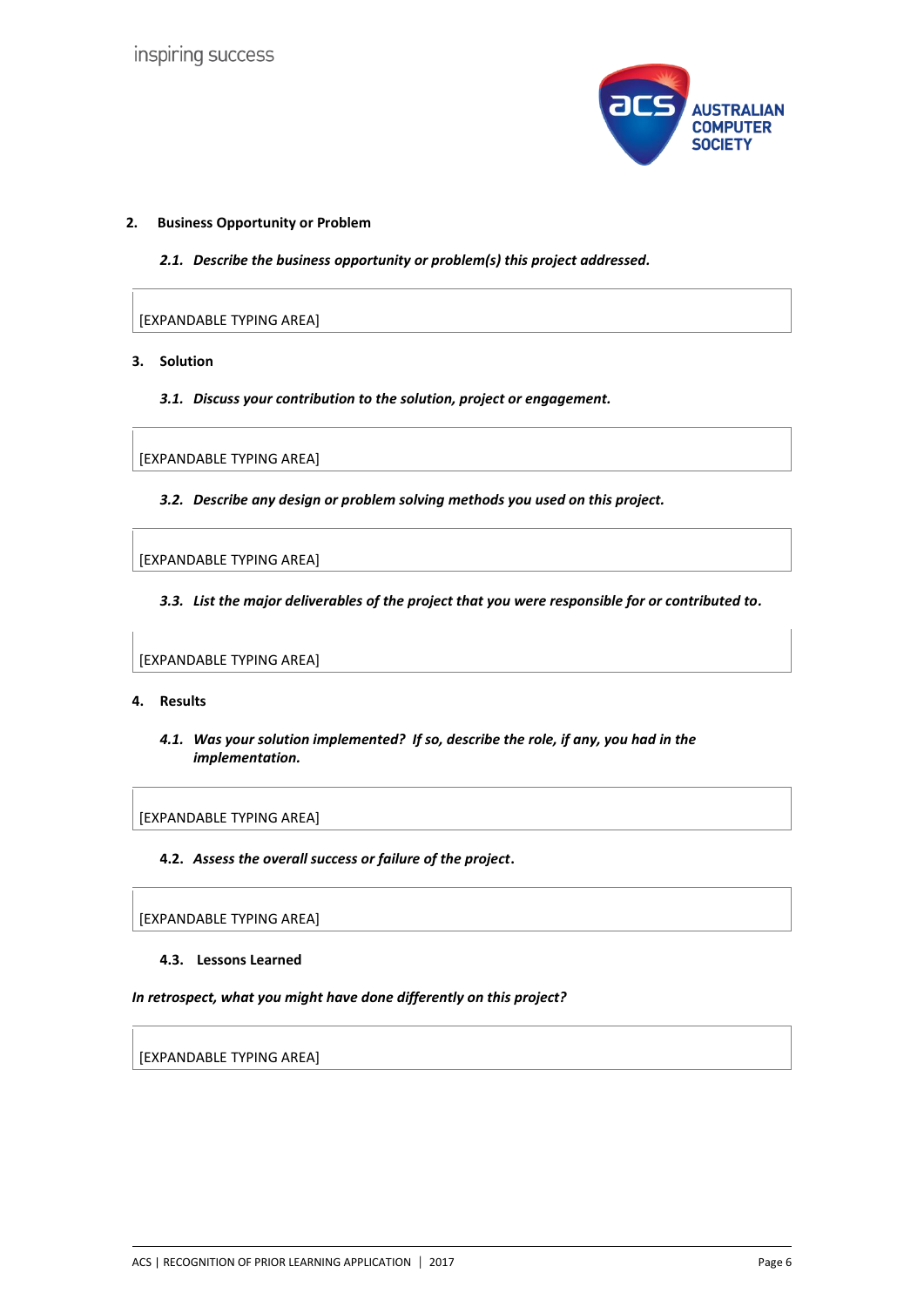

# **Project 2: < project name>**

# **5. Project Summary**

# **5.1. Identification**

| Client's Company        | Legal Name of Entity                           |
|-------------------------|------------------------------------------------|
| Name                    |                                                |
| <b>Business Address</b> | <b>Street Address</b>                          |
|                         | Suburb State Postcode Country                  |
| <b>Contact Numbers</b>  | Tel: Telephone (include country and area code) |
| Web Address             | Web address                                    |
| <b>Email Address</b>    | General email address                          |
| Nature of project       |                                                |
| Location of project     |                                                |
| Name of your            |                                                |
| employer                |                                                |

# **5.2. Duration**

|                        | From                      | То                                          |
|------------------------|---------------------------|---------------------------------------------|
| Total project duration | mm/yy                     | $\mathsf{m}\mathsf{m}/\mathsf{v}\mathsf{v}$ |
| Your involvement       | $\mathsf{mm}/\mathsf{vv}$ | $\mathsf{m}\mathsf{m}/\mathsf{v}\mathsf{v}$ |

#### **5.3. Resources**

|                         | Number |
|-------------------------|--------|
| Your team size          |        |
| Total project team size |        |

#### **5.4. Personal Involvement**

#### *Please list the phases of the project in which you were personally involved*

| <b>Start</b> | Completion | <b>Phase Description</b> |
|--------------|------------|--------------------------|
| mm/yy        | mm/yy      |                          |
| mm/yy        | mm/yy      |                          |
| mm/yy        | mm/yy      |                          |
| mm/yy        | mm/yy      |                          |

# **5.5. Describe your role(s) and responsibilities in the project.**

[EXPANDABLE TYPING AREA]

## **6. Business Opportunity or Problem**